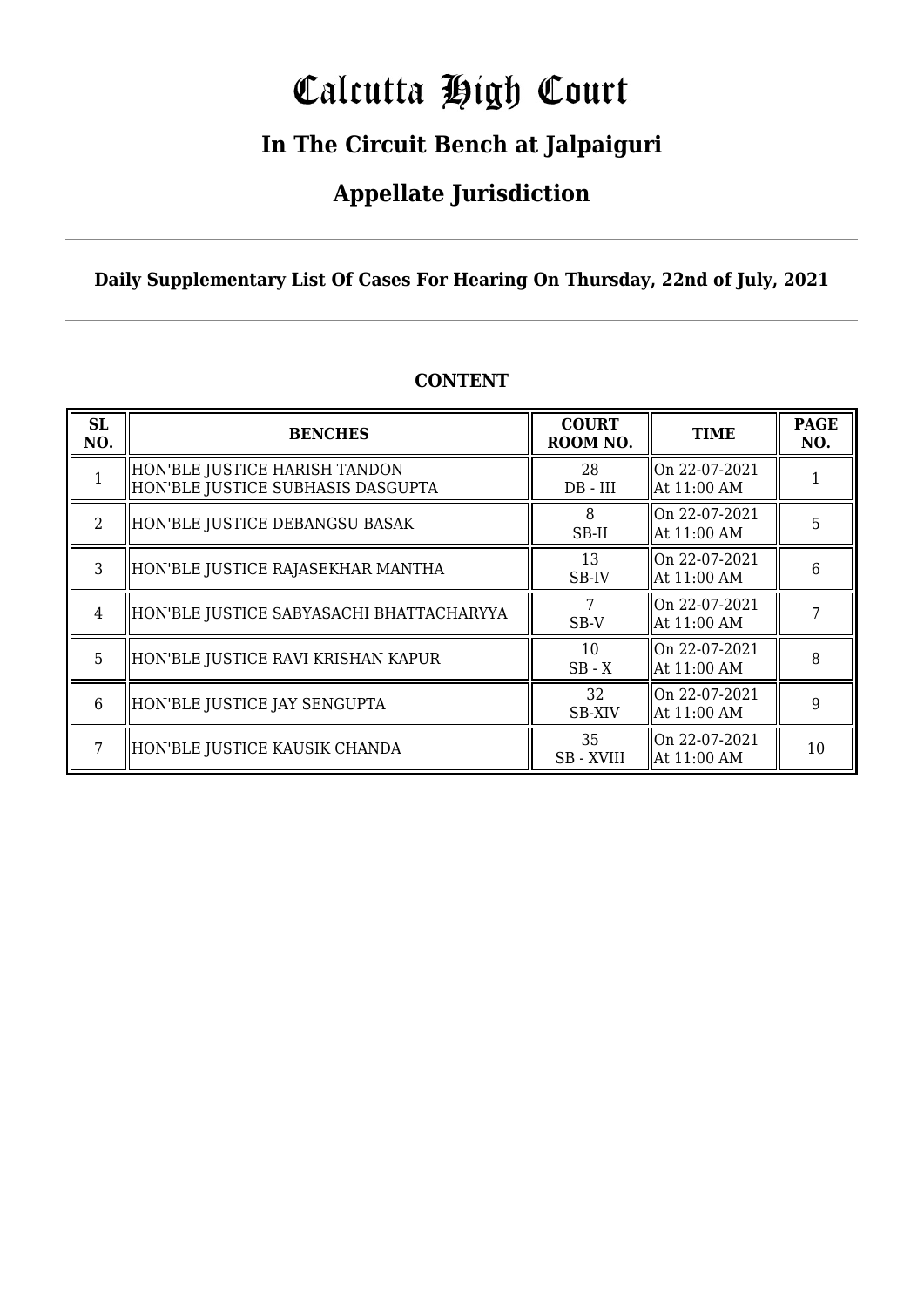

**DAILY CAUSELIST For Thursday The 22nd July 2021**

**COURT NO. 28**

#### **DIVISION BENCH (DB - III)**

**AT 11:00 AM**

**HON'BLE JUSTICE HARISH TANDON HON'BLE JUSTICE SUBHASIS DASGUPTA (VIA VIDEO CONFERENCE)**

**FROM PRINCIPAL BENCH**

#### **TO BE MENTIONED**

| 1 | CRM/405/2021       | SURABHI JAIN AND ORS<br><b>VS</b><br>THE STATE OF WEST<br><b>BENGAL</b>                                          | SIDHI SETHIA                           |
|---|--------------------|------------------------------------------------------------------------------------------------------------------|----------------------------------------|
|   | IA NO: CRAN/1/2021 |                                                                                                                  |                                        |
|   |                    | <b>APPLICATION FOR ANTICIPATORY BAIL</b>                                                                         |                                        |
| 2 | CRM/664/2021       | MD. ANWARUL SHEIKH<br>AND ORS<br><b>VS</b><br>THE STATE OF WEST<br><b>BENGAL</b>                                 | <b>JAYDEEP KANTA</b><br><b>BHOWMIK</b> |
| 3 | CRM/700/2021       | GOVINDA SARKAR @<br><b>GOVINDA KIRTANIA AND</b><br><b>ORS</b><br><b>VS</b><br>THE STATE OF WEST<br><b>BENGAL</b> | JAYDEEP KANTA<br><b>BHOWMIK</b>        |
| 4 | CRM/708/2021       | <b>BISWAJIT KIRTANIA</b><br><b>VS</b><br>THE STATE OF WEST<br><b>BENGAL</b>                                      | <b>JAYDEEP KANTA</b><br><b>BHOWMIK</b> |
| 5 | CRM/709/2021       | <b>SUREN CHANDRA ROY @</b><br><b>SUREN ROY AND ORS</b><br><b>VS</b><br>THE STATE OF WEST<br><b>BENGAL</b>        | <b>JAYDEEP KANTA</b><br><b>BHOWMIK</b> |
| 6 | CRM/710/2021       | SURANJIT SARKAR<br><b>VS</b><br>State of West Bengal                                                             | KUSHAL KUMAR<br><b>MUKHERJEE</b>       |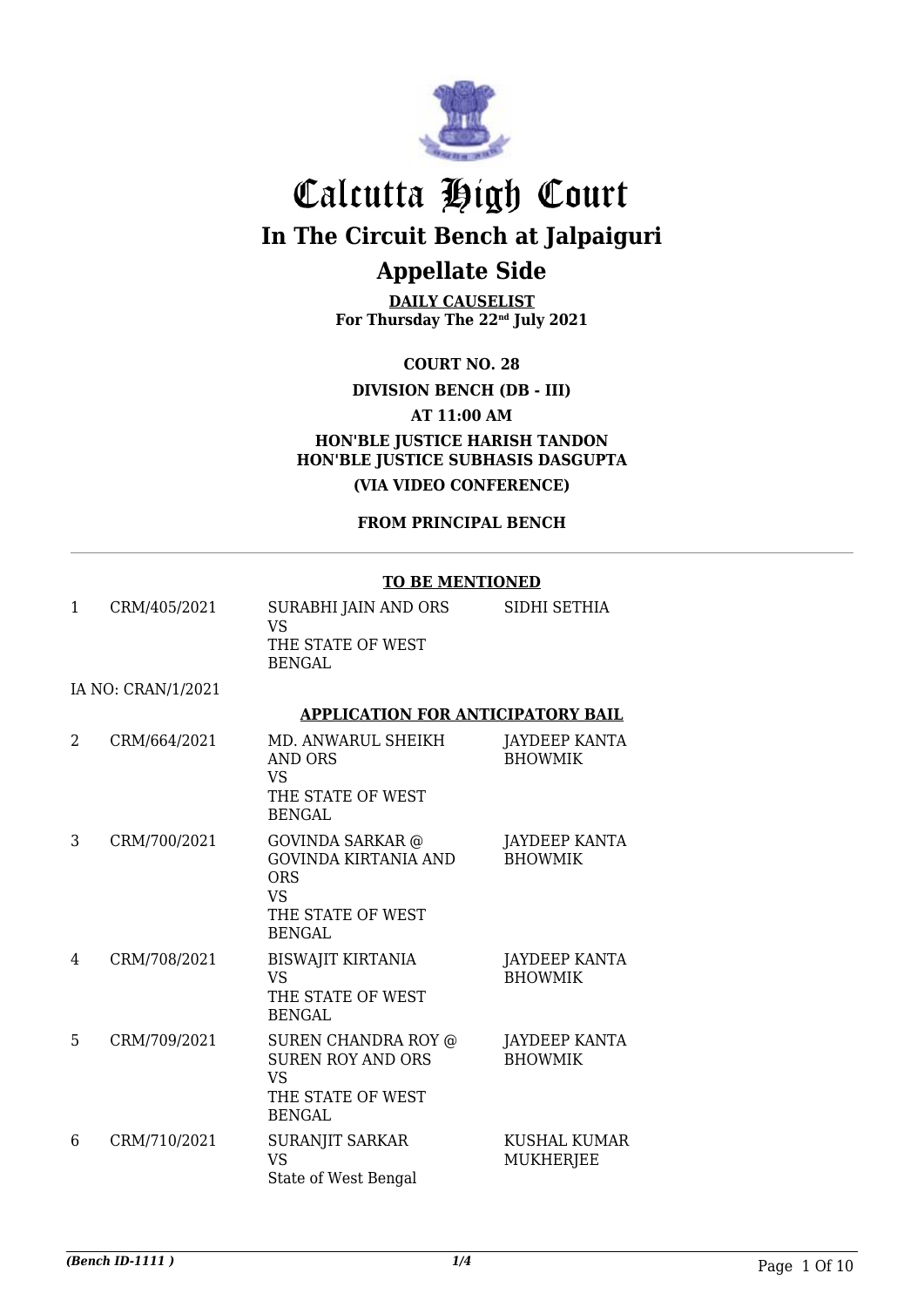| 7  | CRM/711/2021       | KIRAN CHANDRA HALDAR<br>@ KIRAN HALDAR<br><b>VS</b><br>State of West Bengal  | <b>SHAHAN SHAH</b>                  |
|----|--------------------|------------------------------------------------------------------------------|-------------------------------------|
| 8  | CRM/714/2021       | <b>MADHABI DAS</b><br><b>VS</b><br>STATE OF WEST BENGAL                      | <b>JAYANT KUMAR</b><br><b>SINGH</b> |
| 9  | CRM/717/2021       | <b>MANIK SEN</b><br><b>VS</b><br>THE STATE OF WEST<br><b>BENGAL</b>          | MADHUSHRI DUTTA                     |
| 10 | CRM/724/2021       | <b>ARJUN SARKAR</b><br><b>VS</b><br>State of West Bengal                     | RATAN CHANDRA<br><b>ROY</b>         |
| 11 | CRM/726/2021       | AKKES ALI@AKKESH SEKH<br><b>AND ORS</b><br><b>VS</b><br>State of West Bengal | RATAN CHANDRA<br><b>ROY</b>         |
| 12 | CRM/732/2021       | FULBAR SEKH@FULBAR ALI<br>AND ORS<br><b>VS</b><br>State of West Bengal       | RATAN CHANDRA<br><b>ROY</b>         |
| 13 | CRM/733/2021       | <b>JUGAL SARKAR</b><br><b>VS</b><br>THE STATE OF WEST<br><b>BENGAL</b>       | JAYDEEP KANTA<br><b>BHOWMIK</b>     |
| 14 | CRM/754/2021       | <b>AJAY SARKAR</b><br><b>VS</b><br>State of West Bengal                      | <b>ARINDAM SEN</b>                  |
|    |                    | <b>APPLICATION FOR BAIL</b>                                                  |                                     |
| 15 | CRM/563/2021       | <b>UJJAL SARKAR</b><br><b>VS</b><br>THE STATE OF WEST<br>BENGAL              | <b>HILLOL SAHA</b><br><b>PODDER</b> |
|    | IA NO: CRAN/1/2021 |                                                                              |                                     |
| 16 | CRM/649/2021       | <b>ANANTA RAY</b><br><b>VS</b><br>THE STATE OF WEST<br><b>BENGAL</b>         | SANTANU MAJI                        |
| 17 | CRM/669/2021       | MUKESH KUMAR THAKUR<br><b>VS</b><br>STATE OF WEST BENGAL                     | DEBORSHI DHAR                       |
| 18 | CRM/673/2021       | <b>BISHAL KUJUR</b><br><b>VS</b><br>THE STATE OF WEST<br><b>BENGAL</b>       | JAYDEEP KANTA<br><b>BHOWMIK</b>     |
| 19 | CRM/684/2021       | MD. NIJAMUDDIN SAYYED<br><b>VS</b><br>THE STATE OF WEST<br><b>BENGAL</b>     | ANIRUDDHA BISWAS                    |
| 20 | CRM/690/2021       | <b>LALAN ROY</b><br><b>VS</b><br>State of West Bengal                        | <b>ABHIJIT GANGULY</b>              |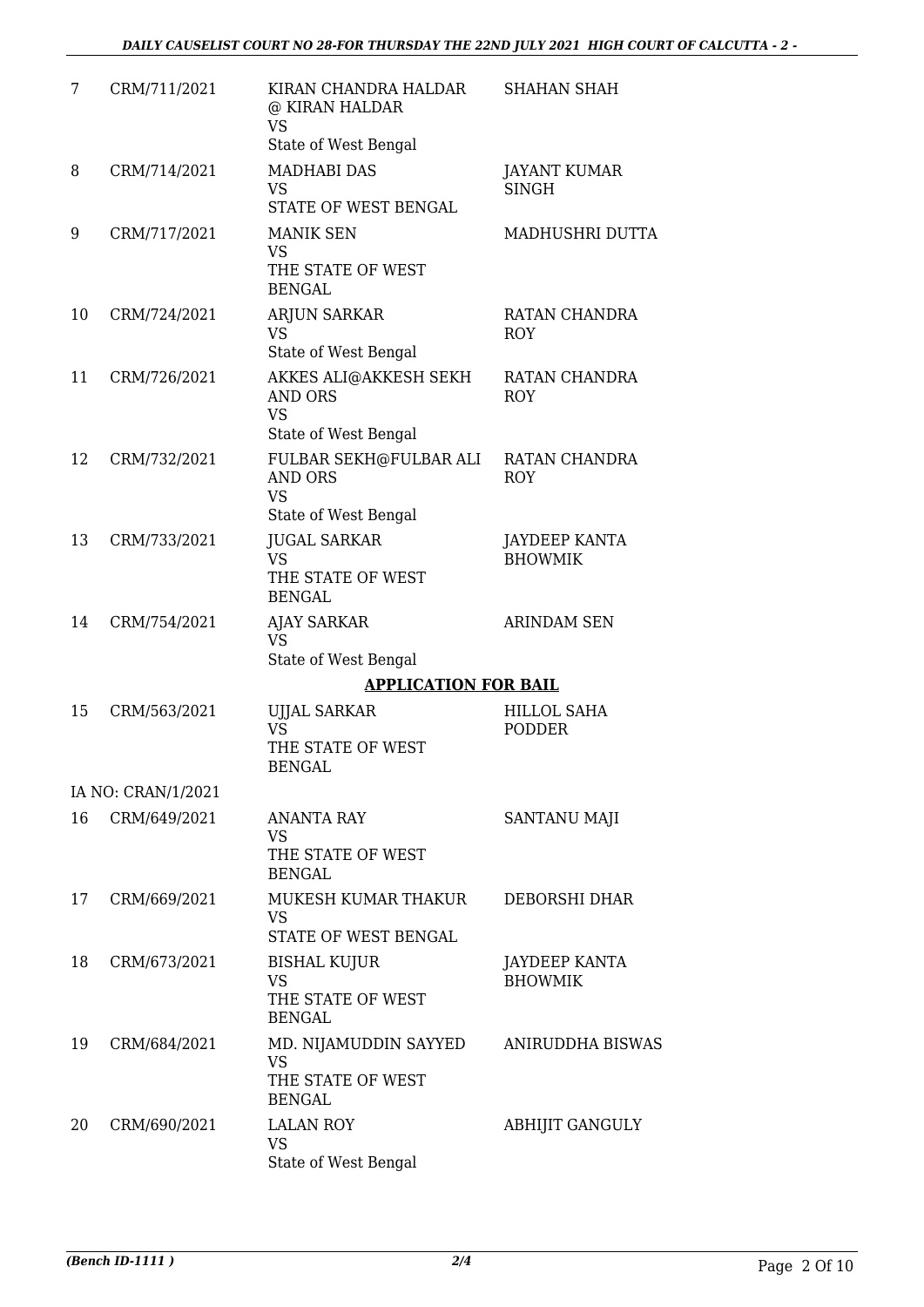| 21 | CRM/695/2021    | RABINDAR SINGH AND ANR<br><b>VS</b><br>THE STATE OF WEST<br><b>BENGAL</b>                      | SUBHASISH MISRA                     |
|----|-----------------|------------------------------------------------------------------------------------------------|-------------------------------------|
| 22 | CRM/696/2021    | NARAYAN MANDAL<br>VS<br>THE STATE OF WEST<br><b>BENGAL</b>                                     | SUBHASISH MISRA                     |
| 23 | CRM/704/2021    | NAIMUL HAQUE @ ALI @<br><b>NAIMUL ISLAM</b><br><b>VS</b><br>THE STATE OF WEST<br><b>BENGAL</b> | JAYDEEP KANTA<br><b>BHOWMIK</b>     |
| 24 | CRM/705/2021    | <b>SAHIN MIA</b><br>VS<br>THE STATE OF WEST<br><b>BENGAL</b>                                   | HILLOL SAHA<br><b>PODDER</b>        |
| 25 | CRM/706/2021    | <b>MOMINUR MIA</b><br>VS.<br>THE STATE OF WEST<br><b>BENGAL</b>                                | <b>HILLOL SAHA</b><br><b>PODDER</b> |
| 26 | CRM/716/2021    | RAJ KUMAR SHA AND ANR<br>VS.<br>THE STATE OF WEST<br><b>BENGAL</b>                             | SANTANU MAJI                        |
| 27 | CRM/718/2021    | CHOTTON ROY @<br>CHHOTON ROY<br><b>VS</b><br>THE STATE OF WEST<br><b>BENGAL</b>                | <b>JEENIA RUDRA</b>                 |
| 28 | CRM/722/2021    | RAJESH MUNDA @ GUTTU<br>VS.<br>THE STATE OF WEST<br><b>BENGAL</b>                              | <b>ARIJIT GHOSH</b>                 |
| 29 | CRM/723/2021    | <b>GOPI BAL</b><br><b>VS</b><br>State of West Bengal                                           | RANJIT SINGH                        |
| 30 | CRM/725/2021    | <b>ANIK</b><br>CHAKRABORTY@BABAI<br><b>VS</b><br>State of West Bengal                          | RATAN CHANDRA<br><b>ROY</b>         |
| 31 | CRM/748/2021    | RANJAN ROY AND ANR<br>VS<br>State of West Bengal                                               | NASER ALI                           |
| 32 | CRM/749/2021    | <b>SUJAN BARMAN ALIAS</b><br><b>SUJAN ROY BARMAN</b><br><b>VS</b><br>State of West Bengal      | <b>SABIR ALI</b>                    |
|    |                 | <b>APPLICATION</b>                                                                             |                                     |
| 33 |                 | IA NO. CRAN/1/2021 BANI BANERJEE AND ORS<br>Vs                                                 | HILLOL SAHA<br>PODDER               |
|    | In CRM/292/2021 | THE STATE OF WEST<br><b>BENGAL</b>                                                             | HILLOL SAHA<br>PODDER               |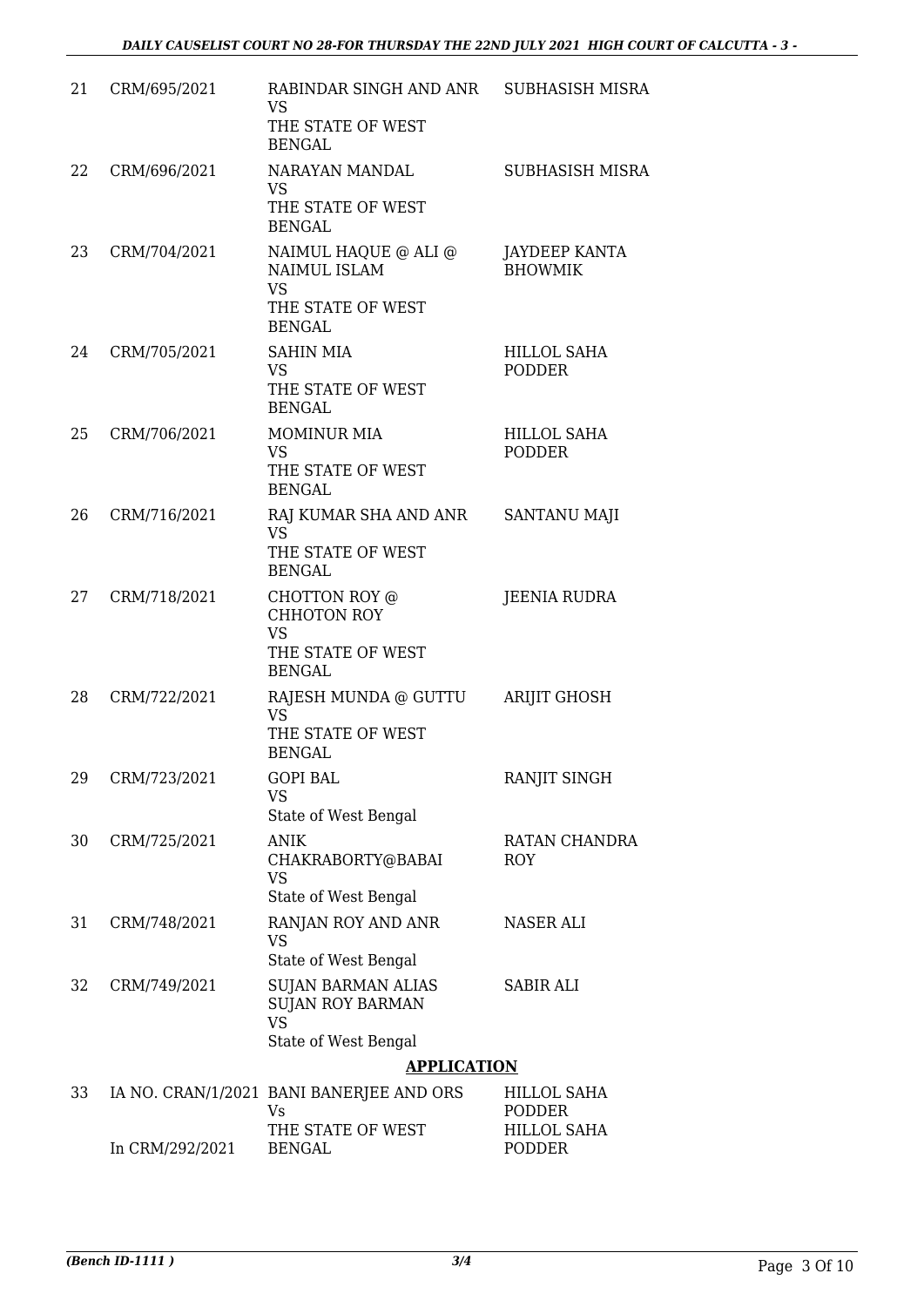| 34 |                                   | IA NO. CRAN/1/2021 RAMESH MANJU BISHNOI@ | PRITAM ROY      |
|----|-----------------------------------|------------------------------------------|-----------------|
|    |                                   | RAMESH MANJU BISHNOY@                    | PRITAM ROY      |
|    |                                   | RAMESH KUMAR BISHNOI                     |                 |
|    | In CRM/497/2021                   | Vs                                       |                 |
|    |                                   | THE STATE OF WEST                        |                 |
|    |                                   | <b>BENGAL</b>                            |                 |
| 35 | IA NO. CRAN/2/2021 CHANDAN LASKAR |                                          | SUBHASISH MISRA |
|    |                                   | Vs                                       | SUBHASISH MISRA |
|    |                                   | THE STATE OF WEST                        |                 |
|    | In CRM/579/2021                   | BENGAL                                   |                 |
|    |                                   |                                          |                 |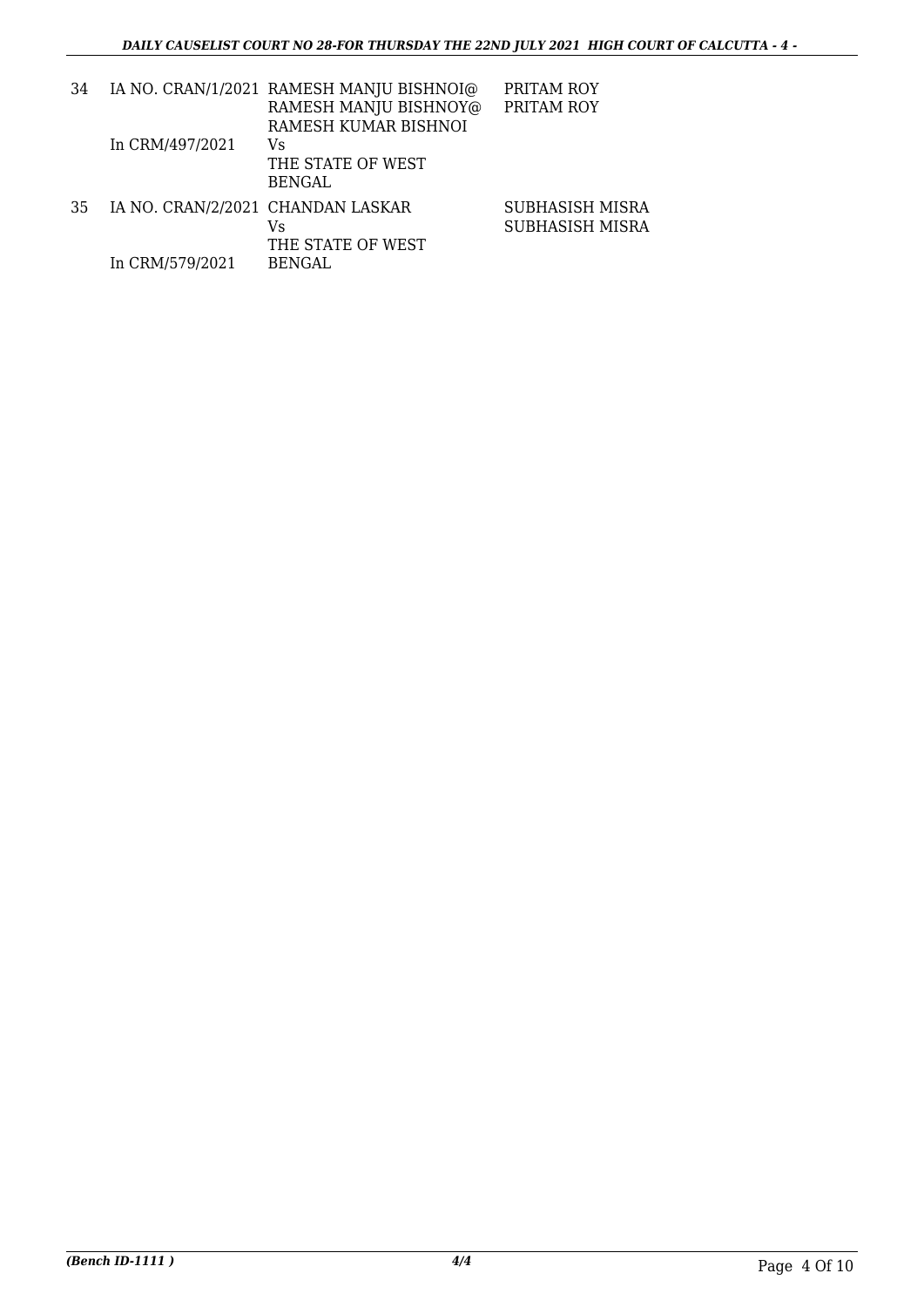

**DAILY CAUSELIST For Thursday The 22nd July 2021**

**COURT NO. 8 SINGLE BENCH (SB-II) AT 11:00 AM HON'BLE JUSTICE DEBANGSU BASAK (VIA VIDEO CONFERENCE)**

#### **FROM PRINCIPAL BENCH**

| 1 | WPA/1083/2021 | BHABANI PRASAD CHHETRI<br>VS.<br>THE STATE OF WEST<br><b>BENGAL AND ORS</b>                                                               | PRAJWAL GURUNG |
|---|---------------|-------------------------------------------------------------------------------------------------------------------------------------------|----------------|
| 2 | WPA/1094/2021 | <b>KEDAR PRASAD</b><br>VS.<br>STATE OF WEST BENGAL<br>AND ORS.                                                                            | JAGRITI MISHRA |
| 3 | WPA/1096/2021 | <b>FASHION ERA APPREALS</b><br>PROPRIETORSHIP FIRM<br>REPTED. BY MOHAMMAD<br><b>MUNNA KHAN</b><br>VS.<br>STATE OF WEST BENGAL<br>AND ORS. | JAGRITI MISHRA |
| 4 | WPA/1111/2021 | NITAI SARKAR<br>VS<br>STATE OF WEST BENGAL<br>AND ORS.                                                                                    | JAGRITI MISHRA |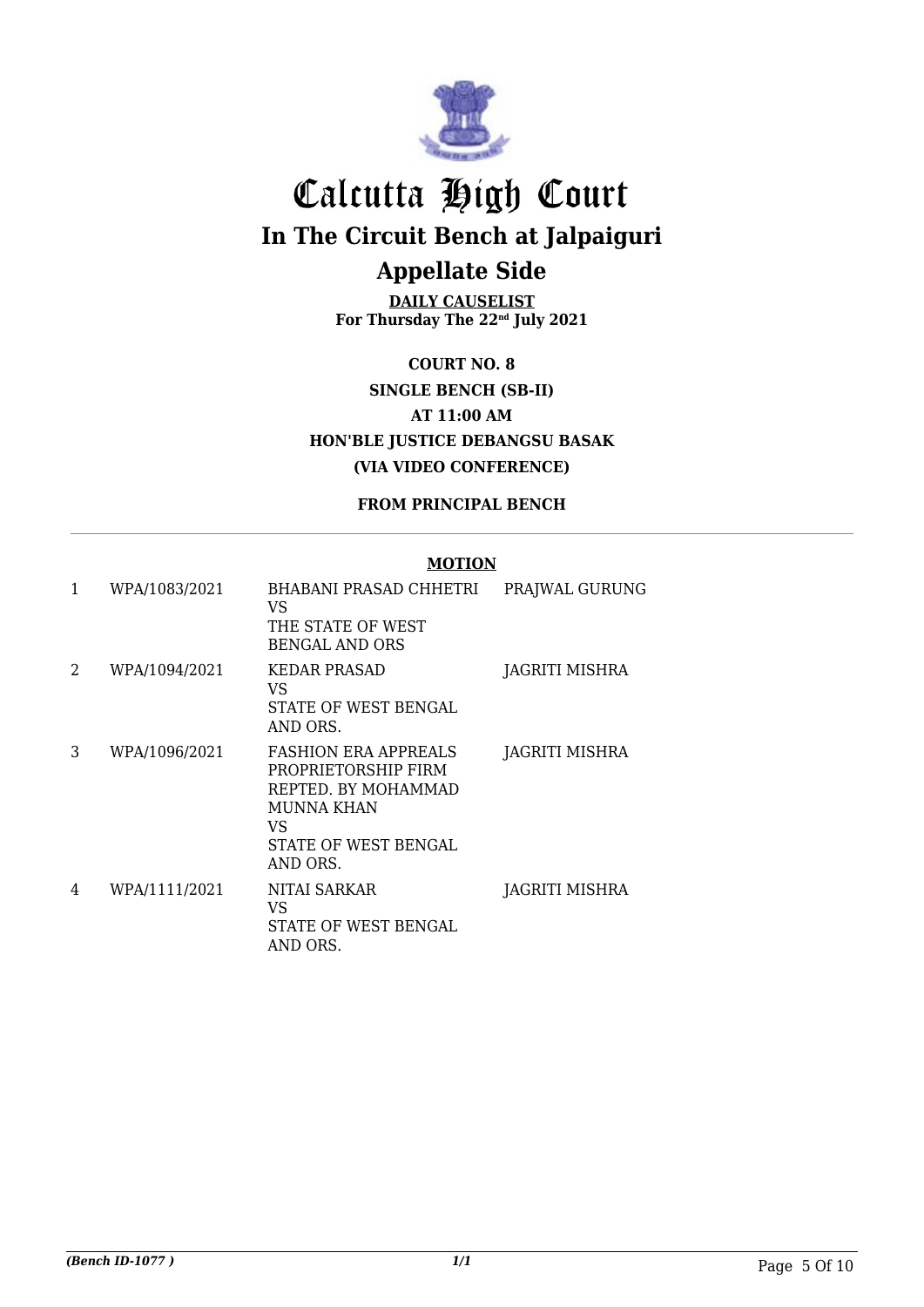

**DAILY CAUSELIST For Thursday The 22nd July 2021**

**COURT NO. 13 SINGLE BENCH (SB-IV) AT 11:00 AM HON'BLE JUSTICE RAJASEKHAR MANTHA (VIA VIDEO CONFERENCE)**

#### **FROM PRINCIPAL BENCH**

| $\mathbf{1}$ | WPA/1078/2021 | KAMLESH SINGH @<br>KAMALESH SINGH<br>VS                                                                                           | <b>ARJUN CHOWDHURY</b>           |
|--------------|---------------|-----------------------------------------------------------------------------------------------------------------------------------|----------------------------------|
|              |               | THE STATE OF WEST<br><b>BENGAL AND ANR</b>                                                                                        |                                  |
| 2            | WPA/1084/2021 | SUSHANTA KUMAR GHOSH<br>VS.<br><b>BANK OF INDIA AND ORS</b>                                                                       | NILANJAN ADHIKARI                |
| 3            | WPA/1104/2021 | BINA CICILIA BARLA KUJUR<br>@ BINA CICILIA KUJUR<br>VS.<br>THE UNITED INDIA<br><b>INSURANCE COMPANY</b><br><b>LIMITED AND ORS</b> | DEBAJIT KUNDU                    |
| 4            | WPA/1107/2021 | SHEELA FOAM LTD AND<br><b>ANR</b><br>VS.<br>STATE OF WEST BENGAL<br>AND ORS.                                                      | AYANABHA RAHA                    |
| 5            | WPA/1109/2021 | UDAY SANKAR NEOGI<br>VS<br>STATE OF WEST BENGAL<br>AND ORS.                                                                       | JUIN DUTTA<br><b>CHAKRABORTY</b> |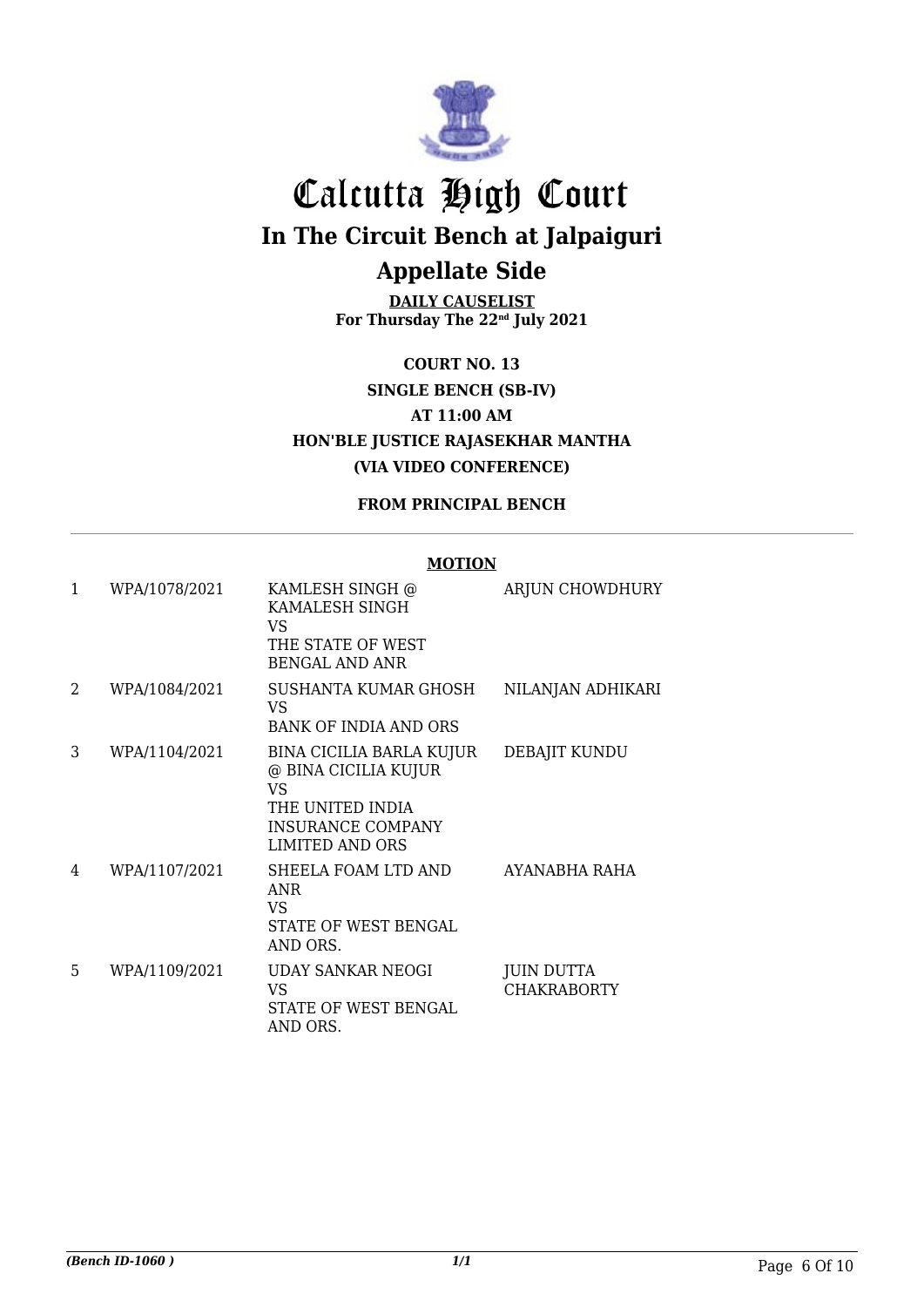

**DAILY CAUSELIST For Thursday The 22nd July 2021**

**COURT NO. 7 AT 11:00 AM HON'BLE JUSTICE SABYASACHI BHATTACHARYYA (VIA VIDEO CONFERENCE) SINGLE BENCH (SB-V)**

**FROM PRINCIPAL BENCH**

#### **CIRCUIT BENCH MATTERS WILL BE TAKEN UP AFTER COMPLETION OF CALCUTTA HIGH COURT, APPELLATE SIDE MATTERS**

#### **CIVIL MOTION**

| 1 | CO/64/2021 | MITALI ROY GUHA<br>VS<br>MIHIR GUHA AND ORS                                           | DEBORSHI DHAR           |
|---|------------|---------------------------------------------------------------------------------------|-------------------------|
| 2 | CO/65/2021 | KOUSHIK DE SARKAR<br>VS<br>SURANJANA DE SARKAR                                        | <b>PRANTICK GHOSH</b>   |
| 3 | CO/66/2021 | M/S MANA ENTERPRISE<br><b>AND ORS</b><br>VS<br>PUNJAB NATIONAL BANK<br><b>AND ANR</b> | AJIT KUMAR MISHRA       |
| 4 | CO/68/2021 | JAGADISH SEN<br>VS<br><b>FATING BARMAN</b>                                            | SAPTARSHI KUMAR<br>MAL. |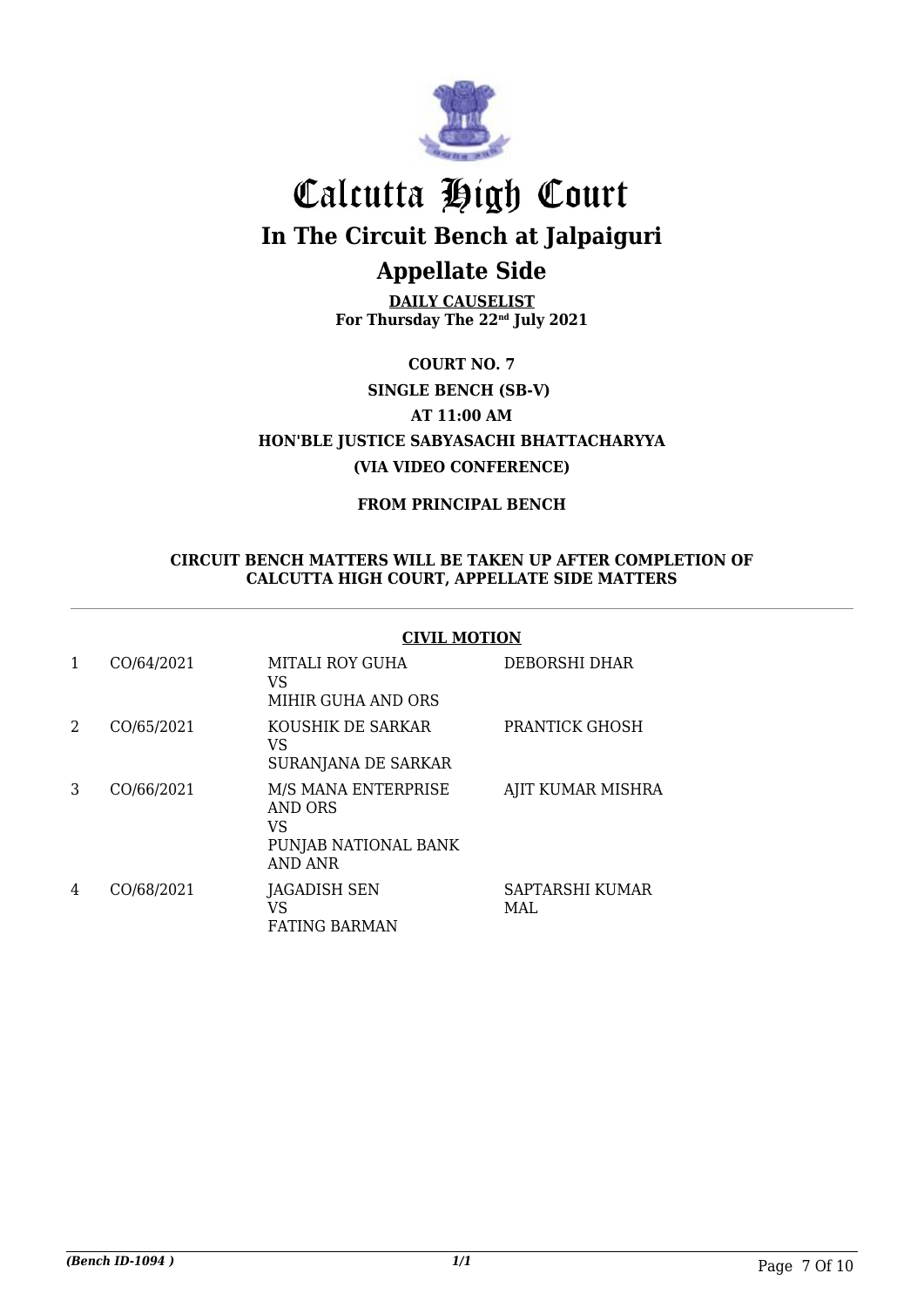

**DAILY CAUSELIST For Thursday The 22nd July 2021**

**COURT NO. 10 SINGLE BENCH (SB - X) AT 11:00 AM HON'BLE JUSTICE RAVI KRISHAN KAPUR (VIA VIDEO CONFERENCE)**

**FROM PRINCIPAL BENCH**

| 1 | WPA/1081/2021 | <b>MEHEBUB ALAM</b><br>VS<br>THE STATE OF WEST<br><b>BENGAL AND ORS</b>   | SUBHASISH MISHRA                      |
|---|---------------|---------------------------------------------------------------------------|---------------------------------------|
| 2 | WPA/1091/2021 | <b>SUSHILA BARMAN</b><br>VS<br>THE STATE OF WEST<br><b>BENGAL AND ORS</b> | SUBHASISH MISRA                       |
| 3 | WPA/1092/2021 | SMT MAMATA<br>SARKAR(BHADURI) AND<br>ANR<br>VS<br>Union of India AND ORS  | <b>TANMOY KAR</b>                     |
| 4 | WPA/1099/2021 | ANJALI SUTRADHAR AND<br>ORS<br>VS<br>Union of India AND ORS               | <b>AVIROOP</b><br><b>BHATTACHARYA</b> |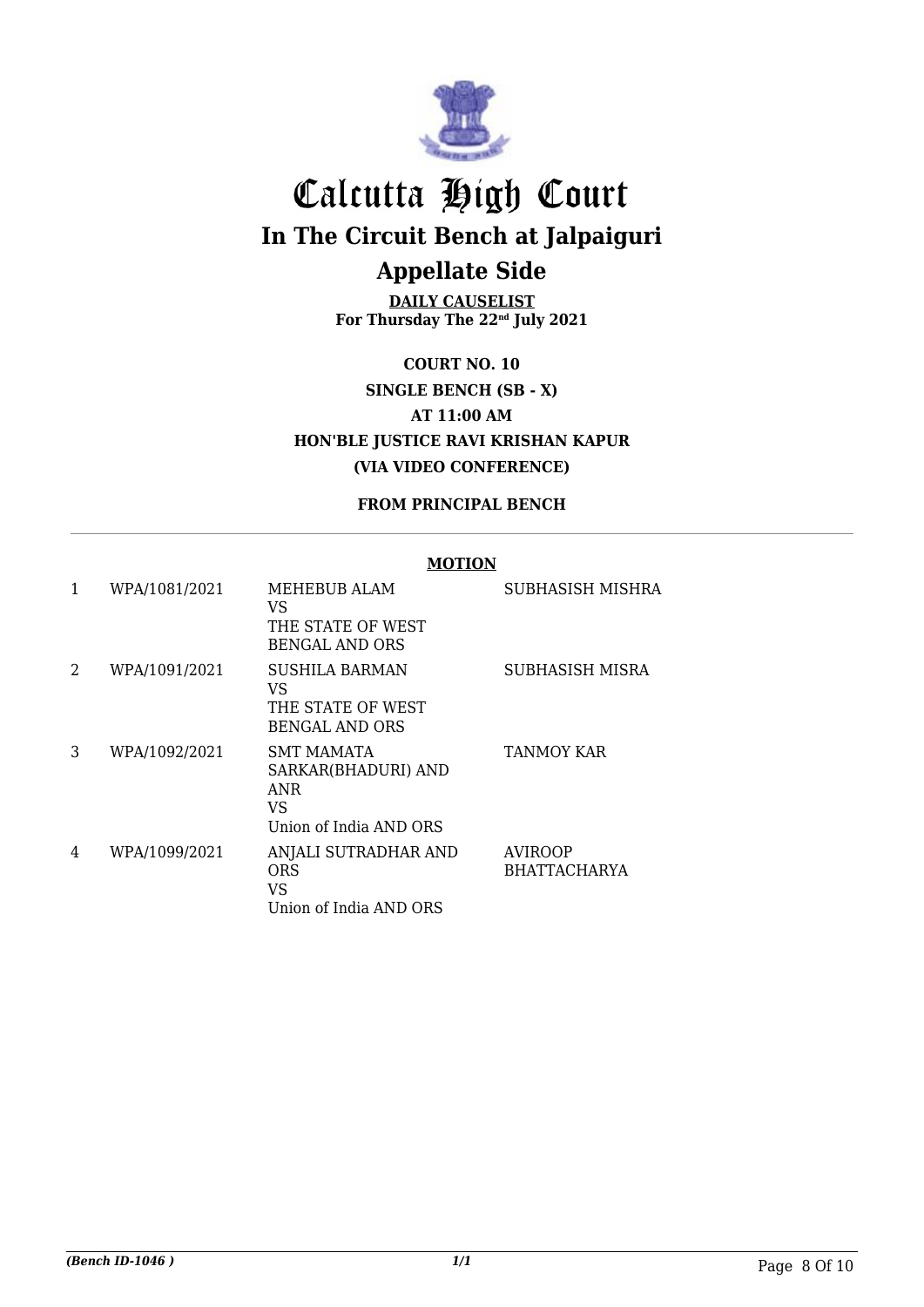

**DAILY CAUSELIST For Thursday The 22nd July 2021**

**AT 11:00 AM HON'BLE JUSTICE JAY SENGUPTA (VIA VIDEO CONFERENCE) SINGLE BENCH (SB-XIV) COURT NO. 32**

**FROM PRINCIPAL BENCH**

#### **TO BE MENTIONED**

1 IA NO. CAN/1/2021 (Main file not here) In WPA/739/2019 COOCH BEHAR CENTRAL FISHERMANS CO-OPERATIVE SOCIETY LIMITED AND ANR Vs THE ARCS, COOCH BEHAR, REGISTRAR OF CO-OPERATIVE SOCIETIES AND ORS PRODYOT KUMAR ROY

*(Bench ID-1061 ) 1/1* Page 9 Of 10